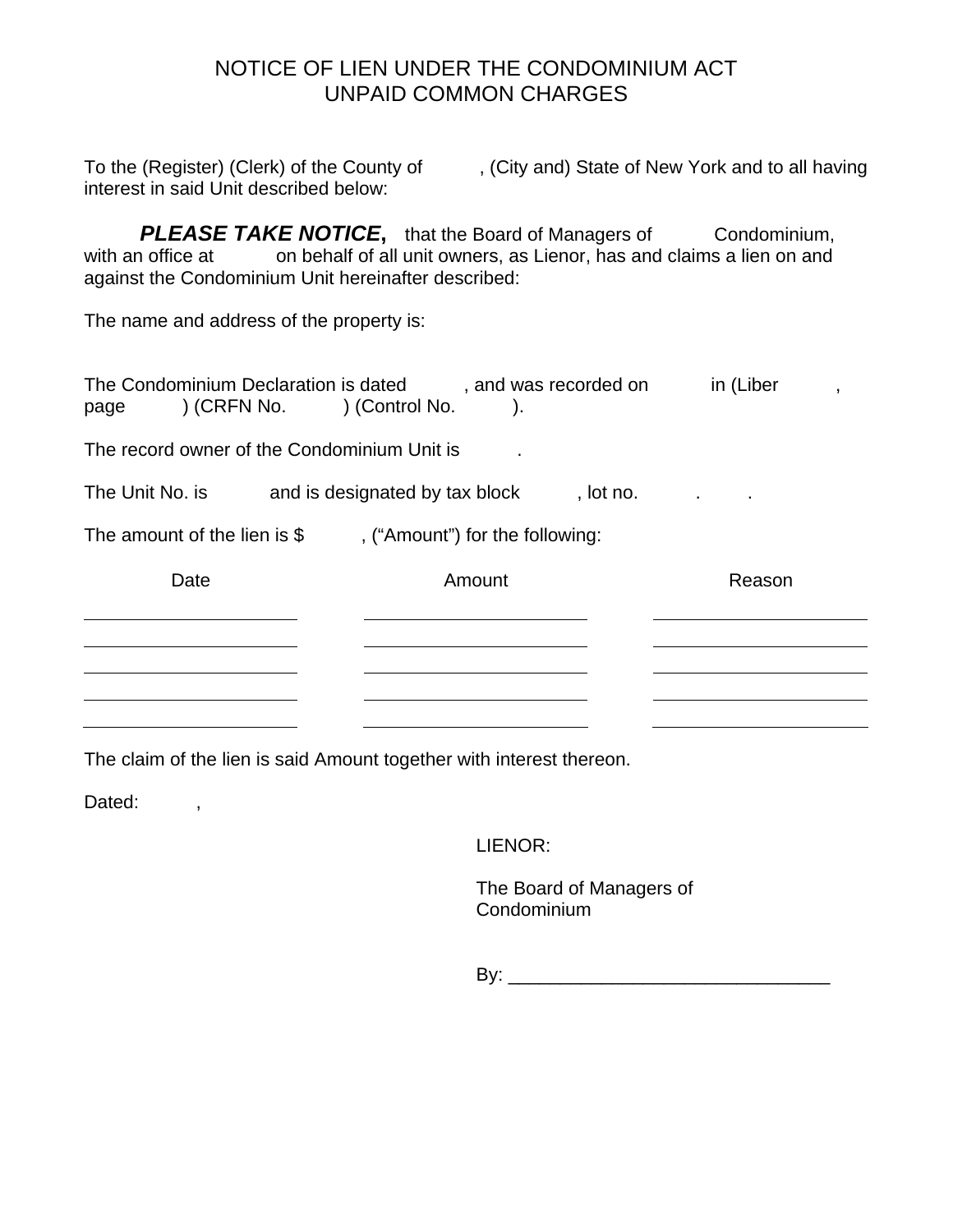## **VERIFICATION**

, being duly sworn, deposes and says:

I am fully familiar with the facts and circumstances of this matter and have read the foregoing Notice of Lien and know the contents thereof, that the same is true to my knowledge, except as to matters stated therein upon information and belief and as to those matters, I believe them to be true.

 $\overline{\phantom{a}}$  , which is a constant of the constant of the constant of the constant of the constant of the constant of the constant of the constant of the constant of the constant of the constant of the constant of the cons

The reason why this verification is made by the undersigned is that the undersigned is

Sworn to before me this Day of , the set of the set of the set of  $\mathcal{L}$ 

\_\_\_\_\_\_\_\_\_\_\_\_\_\_\_\_\_\_\_\_\_\_\_\_\_\_\_\_\_\_\_\_

Notary Public